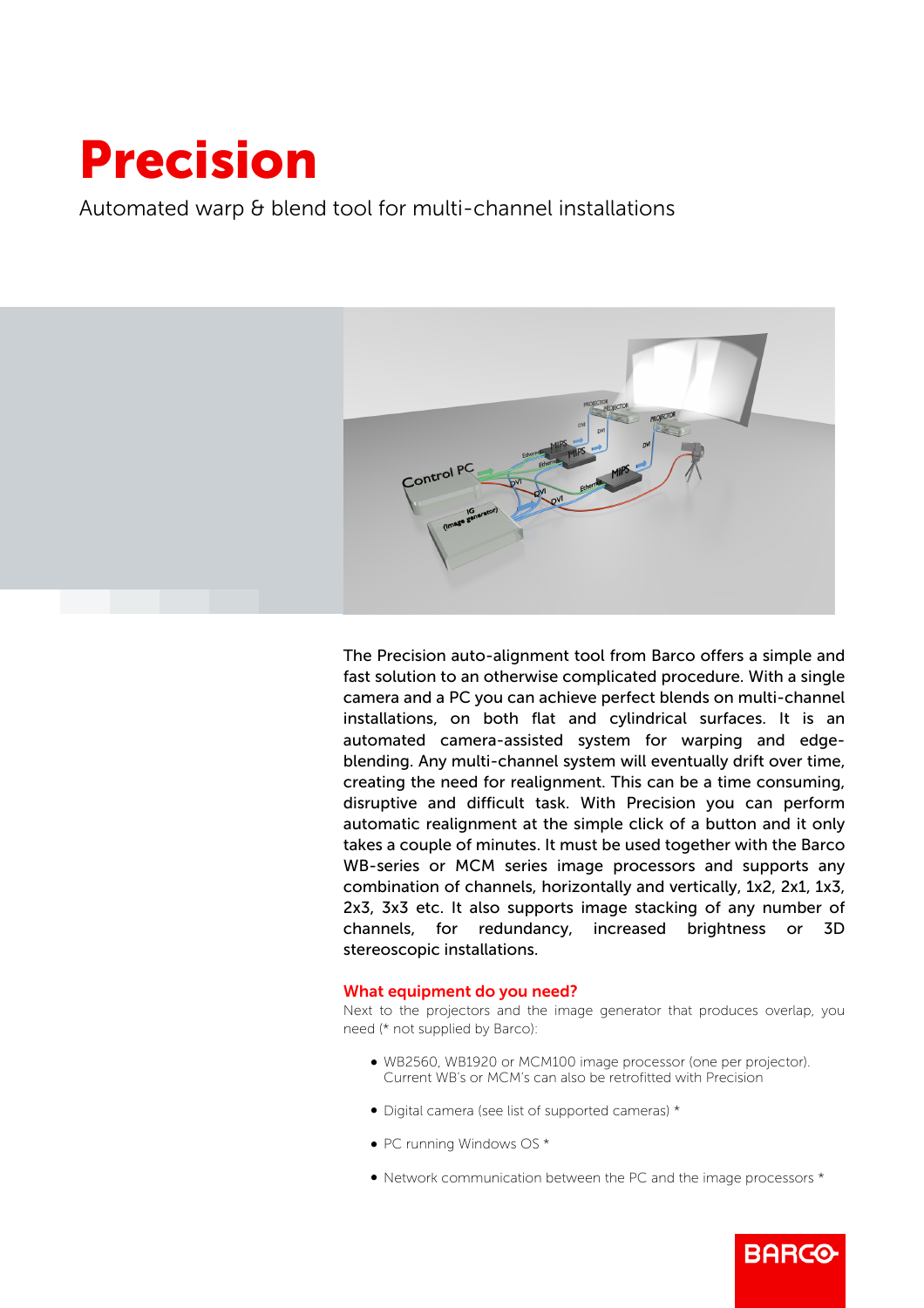## Benefits

- Provides stable and flawless blends over time
- Can be used with any display device supporting DVI input, up to WQXGA resolution per channel
- b No license required for use with new WB1920 (R9801223) and WB2560 (R9801224) image processors
- b High-performance blending and warping for a seamless multi-channel image
- b Supports any combination of channels and image stacking
- Precision is very easy to use and significantly reduces alignment times